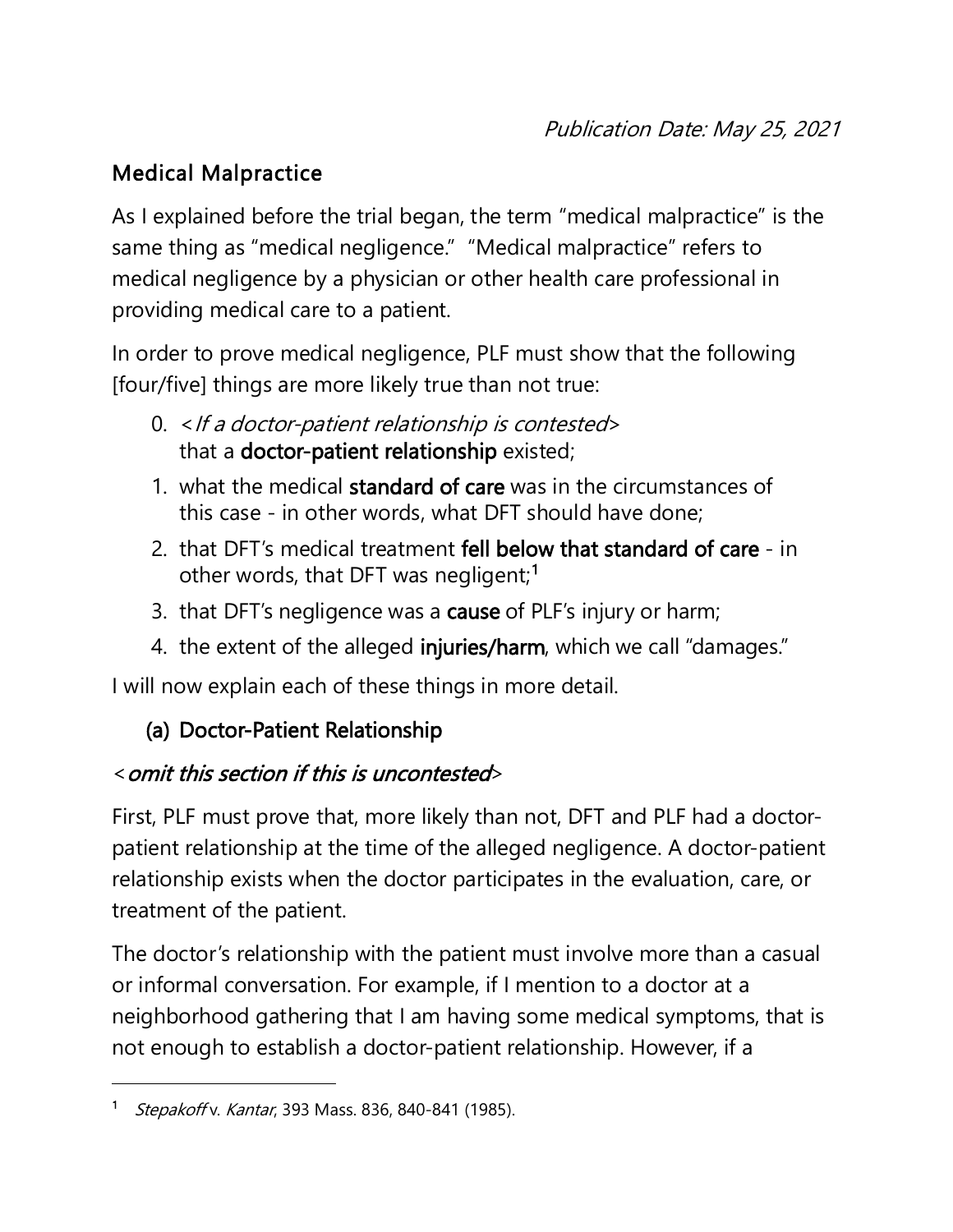radiologist interpreted my x-ray in the medical records, then a doctor-patient relationship existed, even if I never met or spoke with that doctor.<sup>[2](#page-1-0)</sup> A doctor-patient relationship may be formed by a virtual visit (such as a phone call or videoconference appointment) or an in-person visit, and the same principles I just outlined will apply.

## <For a claim against a medical provider based on his/her position in an organizational structure for failure to make appropriate policies and

**procedures:**> PLF claims that DFT had a duty to make appropriate policies and procedures and violated that duty. PLF cannot prevail on this claim based only on DFT's position in an organization. Rather, you must decide whether DFT owed a duty personally to the patient.<sup>[3](#page-1-1)</sup> It is for you to decide whether DFT owed a duty to make appropriate policies and procedures and whether DFT owed this duty to PLF. You must make this decision based upon the facts as you find them to be and the expert evidence in this case. For example, the chief of medicine of a hospital does not have a doctorpatient relationship with every patient admitted to that hospital, simply because of his or her position. However, the laboratory director who is personally involved with the allegedly negligent policies and procedures in a laboratory may have a doctor-patient relationship with a patient, depending on the facts of the case.<sup>[4](#page-1-2)</sup>

#### (b) Standard of Care

First [Next], PLF must prove what standard of care DFT should have provided to PLF in this case.<sup>[5](#page-1-3)</sup>

DFT owed a duty to treat PLF according to the "standard of care." "Standard of care" means the degree of skill and care of the average doctor [provider]

<span id="page-1-0"></span><sup>&</sup>lt;sup>2</sup> If the case involves a radiologist, it is better to give an example in a different specialty, such as: "However, if a pathologist interpreted the results of a tissue biopsy in my medical records, a doctor-patient relationship existed, even if I never met that doctor."

<span id="page-1-1"></span><sup>&</sup>lt;sup>3</sup> Santos v. Kim, 429 Mass. 130 (1999).

<span id="page-1-2"></span> $4$  Id.

<span id="page-1-3"></span><sup>5</sup> Palandjian v. Foster, 446 Mass. 100, 104 (2006).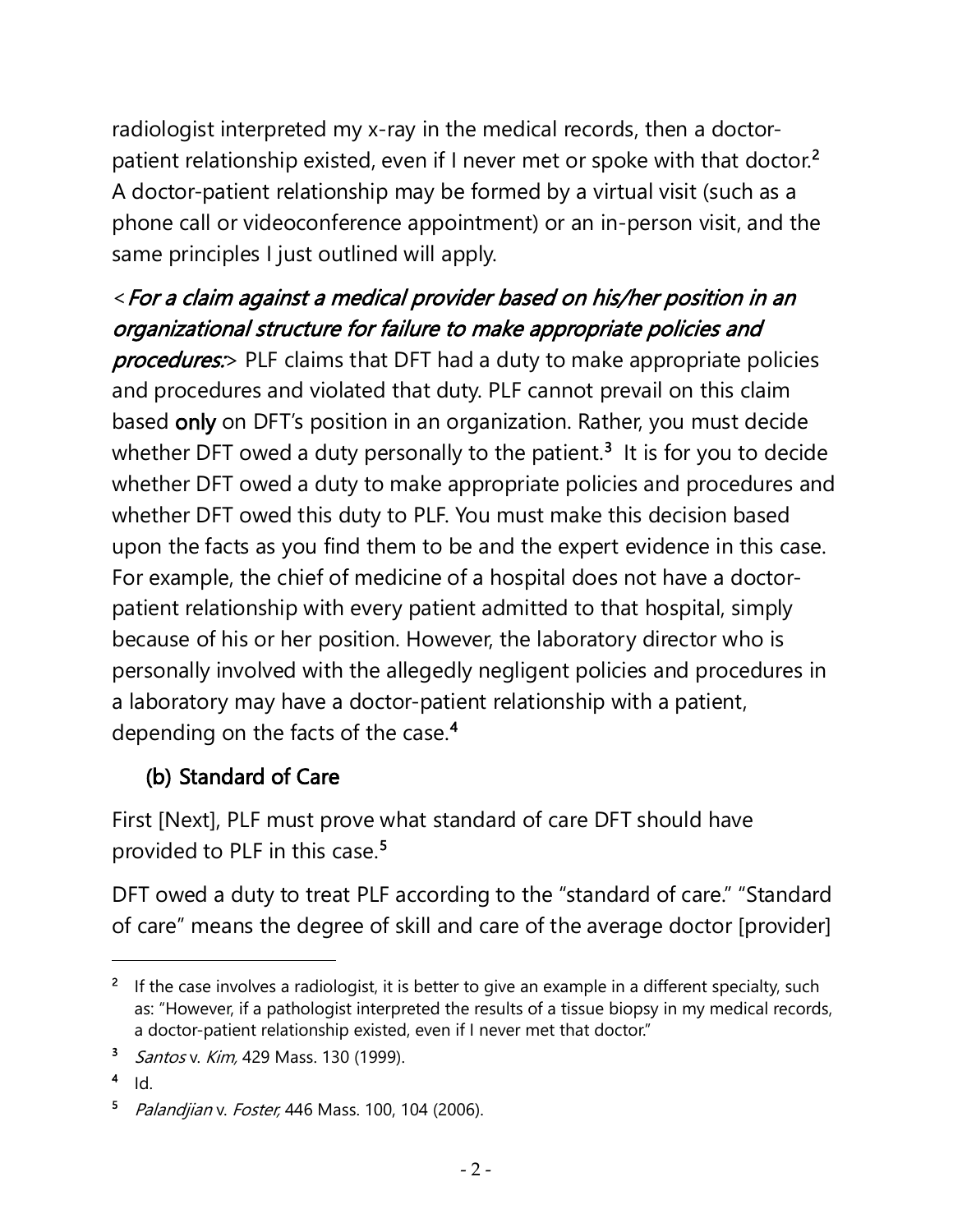practicing in the defendant's area of specialty, taking into account the advances in the profession and the medical resources available to the doctor [provider].<sup>[6](#page-2-0)</sup> This standard of care required DFT to use the degree and skill and care of the average [type of specialist] practicing between [dates – usually given in years.]. You measure the standard of care as of the time of the events [e.g. - from 2016 to 2017].

This standard does not require doctors [providers] to provide the best care possible.[7](#page-2-1) But a doctor [provider] must have and exercise the skill and expertise ordinarily possessed by other doctors [providers] in the same specialty.

PLF has the burden to prove what standard of care would have been provided by the average qualified [*insert specialty*] providing similar care in [*insert year or years of alleged negligence*] under similar circumstances. You may not hold DFT to some other standard of care. For example, what a different individual doctor did or would have done is not enough to show what care the average qualified doctor would provide. $^{\boldsymbol{8}}$  $^{\boldsymbol{8}}$  $^{\boldsymbol{8}}$ 

You must determine this standard of care from the testimony presented by medical experts during the trial of this case.<sup>[9](#page-2-3)</sup> [<*If medical treatises were* admitted substantively, and not just for impeachment, add to the end of the last sentence:  $\sim$  "as well as the contents of any medical treatises that were admitted in evidence."] The standard of care does not need to be in writing. If the experts disagree about the standard of care, you will have to resolve the conflict to determine the degree of care and skill of the average qualified [specialty] at the time and in the circumstances of PLF's medical treatment.

<span id="page-2-0"></span><sup>&</sup>lt;sup>6</sup> Palandjian v. Foster, 446 Mass. 100, 112 (2006); McCarthy v. Boston City Hospital, 358 Mass. 639, 643 (1971); Brune v. Belinkoff, 354 Mass. 102 (1968).

<span id="page-2-1"></span><sup>&</sup>lt;sup>7</sup> Palandjian v. Foster, 446 Mass. 100, 105 (2006).

<span id="page-2-2"></span><sup>&</sup>lt;sup>8</sup> Palandjian v. Foster, 446 Mass. 100, 104-105 & n.7 (2006).

<span id="page-2-3"></span>In the rare case that expert medical testimony is not required, this sentence should be omitted or modified.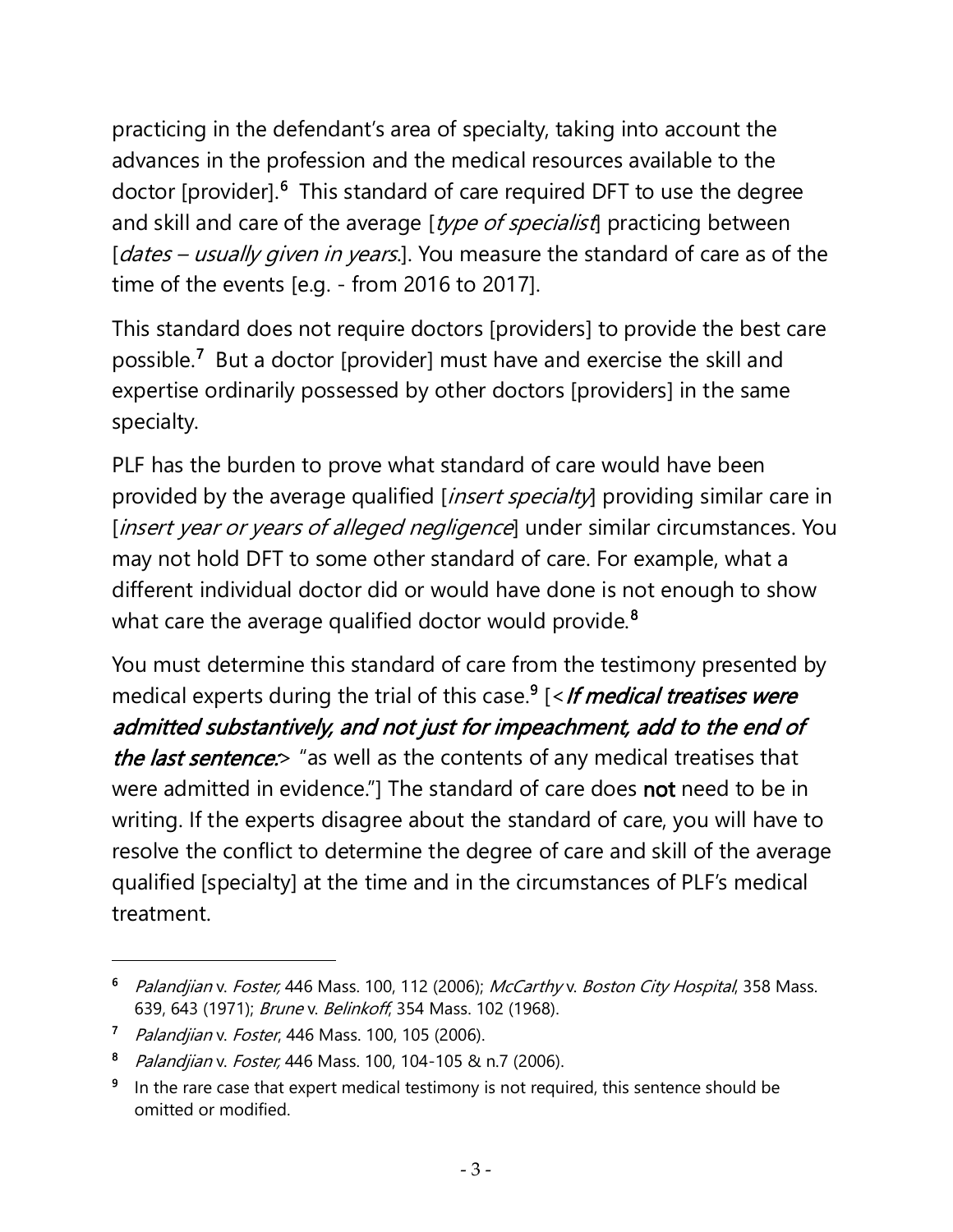In deciding the standard of care for an average qualified [*insert specialty*] at that time, you may consider only testimony by witnesses whose education, training, and experience give them sufficient knowledge of what other doctors [providers] in that specialty typically did at that time.<sup>[10](#page-3-0)</sup> That may include testimony by the parties' outside experts, as well as the testimony and statements of the defendant[s] [and other treating physicians].<sup>[11](#page-3-1)</sup> An expert must be familiar with the standard of care through education, training, experience and familiarity with the subject matter, [12](#page-3-2) but does not have to be a specialist in DFT's area of practice.<sup>[13](#page-3-3)</sup> Similarly, an expert does not have to practice in the same state or geographic area.<sup>[14](#page-3-4)</sup>

You may not guess or speculate as to the applicable standard of care, or substitute your belief of what the standard of care should be. You may not do your own medical research, on the Internet or somewhere else, to try to understand the standard of care. Instead, you must base your decision solely on the evidence presented here in the courtroom.

PLF must show, by expert medical testimony, what standard of care DFT should have followed on [*dates*]. If the standard of care has changed between that time and now, then you need to consider the standard of care that applied at the time DFT treated PLF.

#### (c) Falling Below the Standard of Care

Second [Next], PLF must prove that, more likely than not, DFT was negligent, which means that PLF must prove that DFT provided medical care that fell below the standard of care that the average qualified doctor [provider] would have provided. Negligence might consist of doing

<span id="page-3-0"></span><sup>10</sup> Palandjian v. Foster, 446 Mass. 100, 106 (2006).

<span id="page-3-1"></span><sup>&</sup>lt;sup>11</sup> If applicable, add in any other source of expert testimony in the case. For example, there may be rare cases where a part of the standard of care comes by way of stipulation of the parties. If so, the instruction should include "or a stipulation of the parties."

<span id="page-3-2"></span><sup>12</sup> Letch v. Daniels, 401 Mass. 65, 68 (1987).

<span id="page-3-3"></span><sup>13</sup> Letch v. Daniels, 401 Mass. 65, 68 (1987).

<span id="page-3-4"></span><sup>14</sup> Brune v. Belinkoff, 354 Mass. at 108.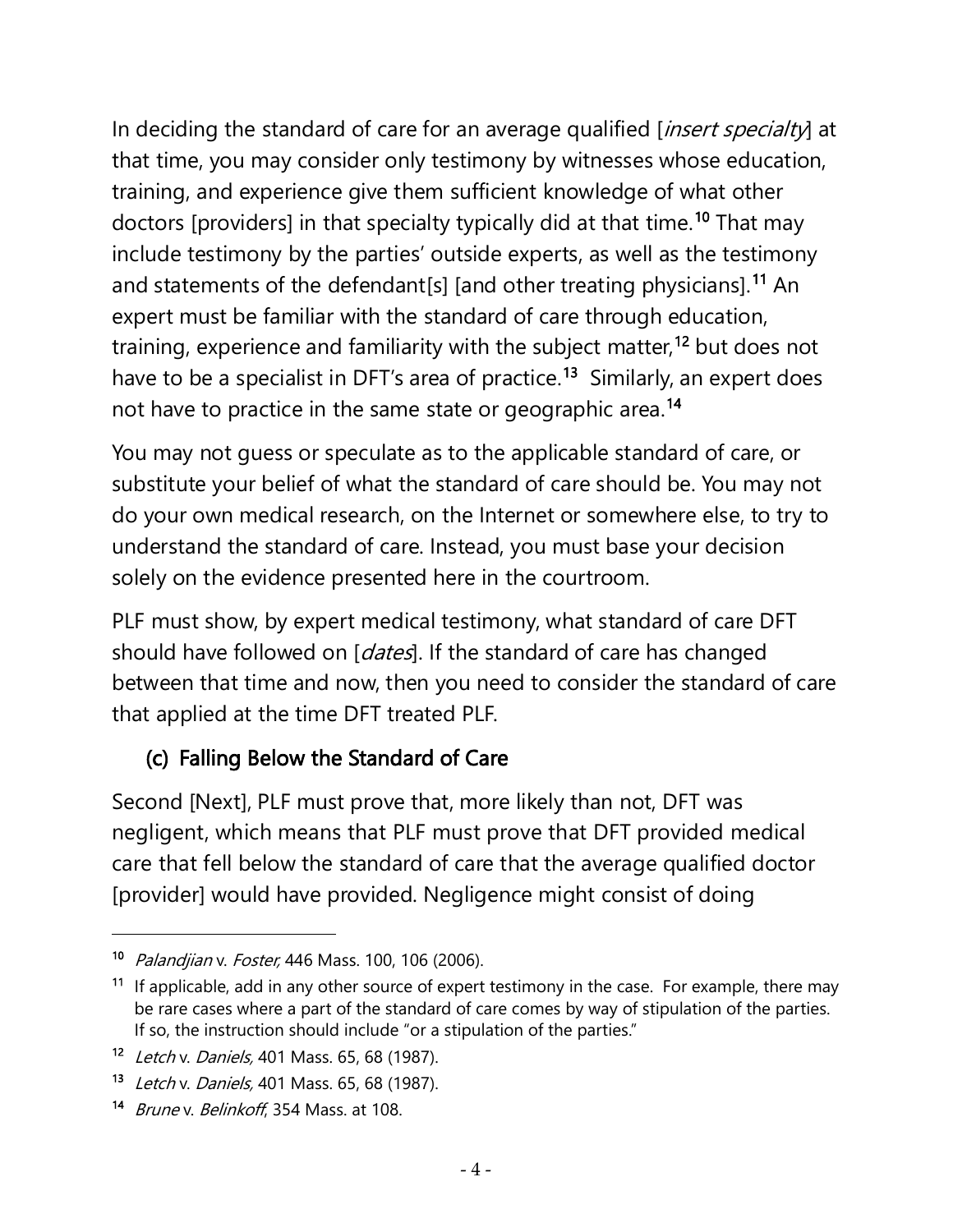something inconsistent with the standard of care, or failing to do something required by the standard of care.

You must decide whether or not DFT met the standard of care in light of the facts that DFT knew or reasonably should have known under the circumstances, at the time of the alleged negligence.

Even if DFT did not know some information, you must consider what s/he should have known at the time, if s/he had complied with the standard of care. Doctors cannot predict everything accurately, but they do need to comply with the standard of care in deciding whether to get more information through additional communication, testing or other means.

# (1) Doctor's Judgment

Doctors are expected to use their judgment as long as that judgment does not fall below the standard of care.

Sometimes more than one course of action or conclusion may be consistent with the required standard of care. If so, then a doctor [provider] may exercise his or her best judgment as to the appropriate steps to take, and doing so is not negligence. However, a doctor is negligent and may be held liable for an error of judgment if that judgment represents a departure from the standard of care.

Evidence that another doctor might have treated the patient differently is not, by itself, evidence that DFT was negligent, because doctors are entitled to act within a range of medical judgment - as long as the judgment falls within the standard of care.

# (2) No Guarantee

Doctors do not guarantee a cure or a particular outcome.[15](#page-4-0) They do not guarantee that treatment will improve the patient's condition, or that the

<span id="page-4-0"></span><sup>&</sup>lt;sup>15</sup> This paragraph may not be appropriate in certain cases of informed consent or res ipsa loquitor.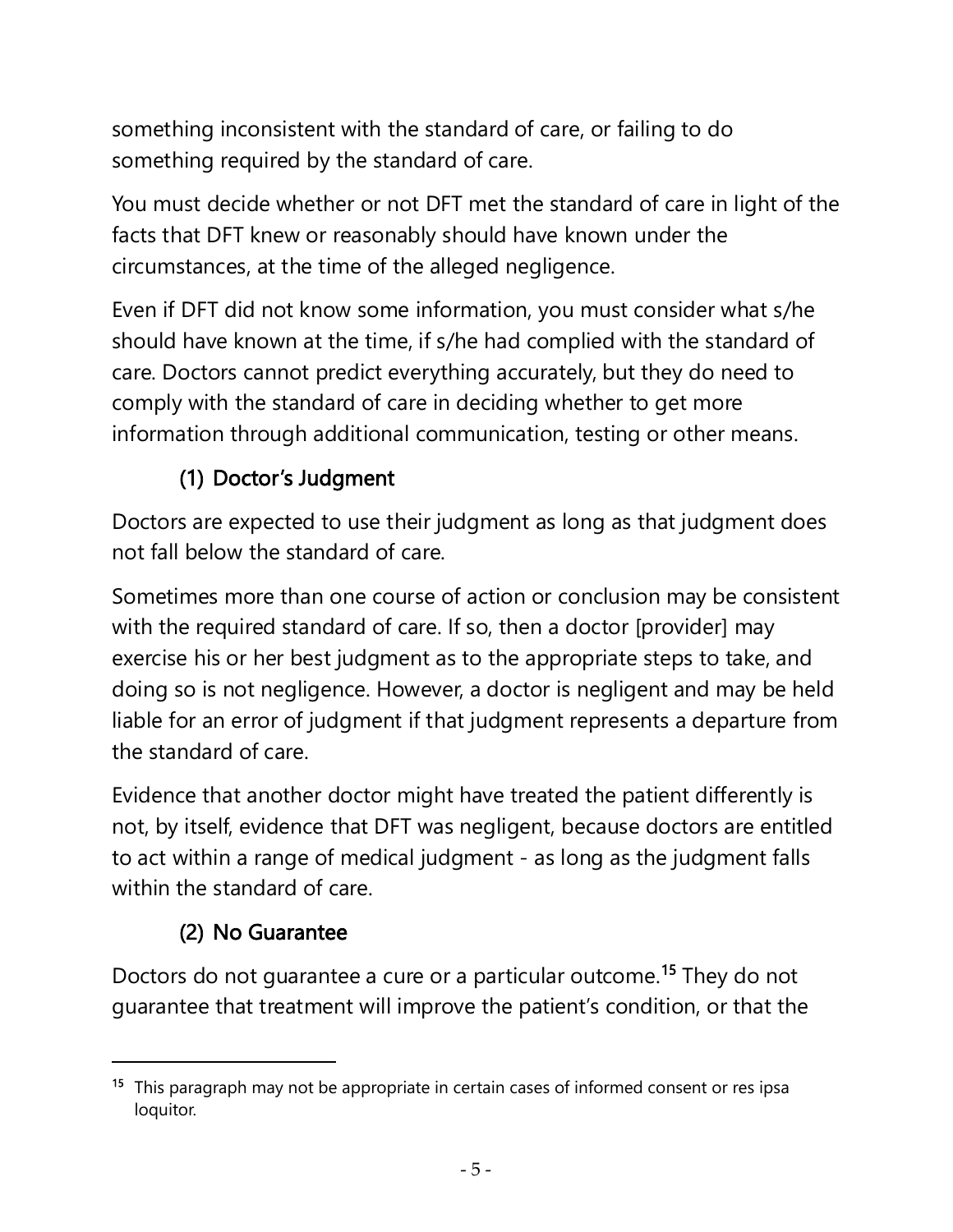patient's condition will not get worse, either by natural causes or even as a result of the treatment itself. A bad result or unfortunate medical outcome, standing alone, is not evidence of negligence. Doctors do not have to be perfect, but they must meet the standard of care.

## (3) Effect of admissions

# <Give this instruction only if there is evidence of admissions by the

defendant:> You have heard evidence of statements allegedly made by DFT concerning his/her treatment of PLF. If you find that DFT made these statements and that DFT admitted s/he was negligent in these statements, then you may determine that DFT was negligent without any other expert medical opinion.

Similarly, you have heard evidence of statements allegedly made by DFT concerning the cause of PLF's injuries. If you find that DFT made these statements and that DFT admitted that his/her actions or inactions caused PLF's injuries in these statements, then you may determine that DFT caused the injuries without any other expert medical opinion.

## (4) Verdict Slip—Negligence

On the verdict slip, the first question is "Was DFT negligent in his/her treatment of PLF." If you find that DFT was negligent—meaning you find that DFT provided medical care that fell below the standard of care that the average qualified doctor [provider] would have provided—then you should answer 'YES' and go to the next question on the slip. Otherwise, answer 'NO' and go no further.

# (d) Causation

If you find that DFT was negligent, then you must decide whether PLF proved that, more likely than not, DFT's negligence caused PLF's injuries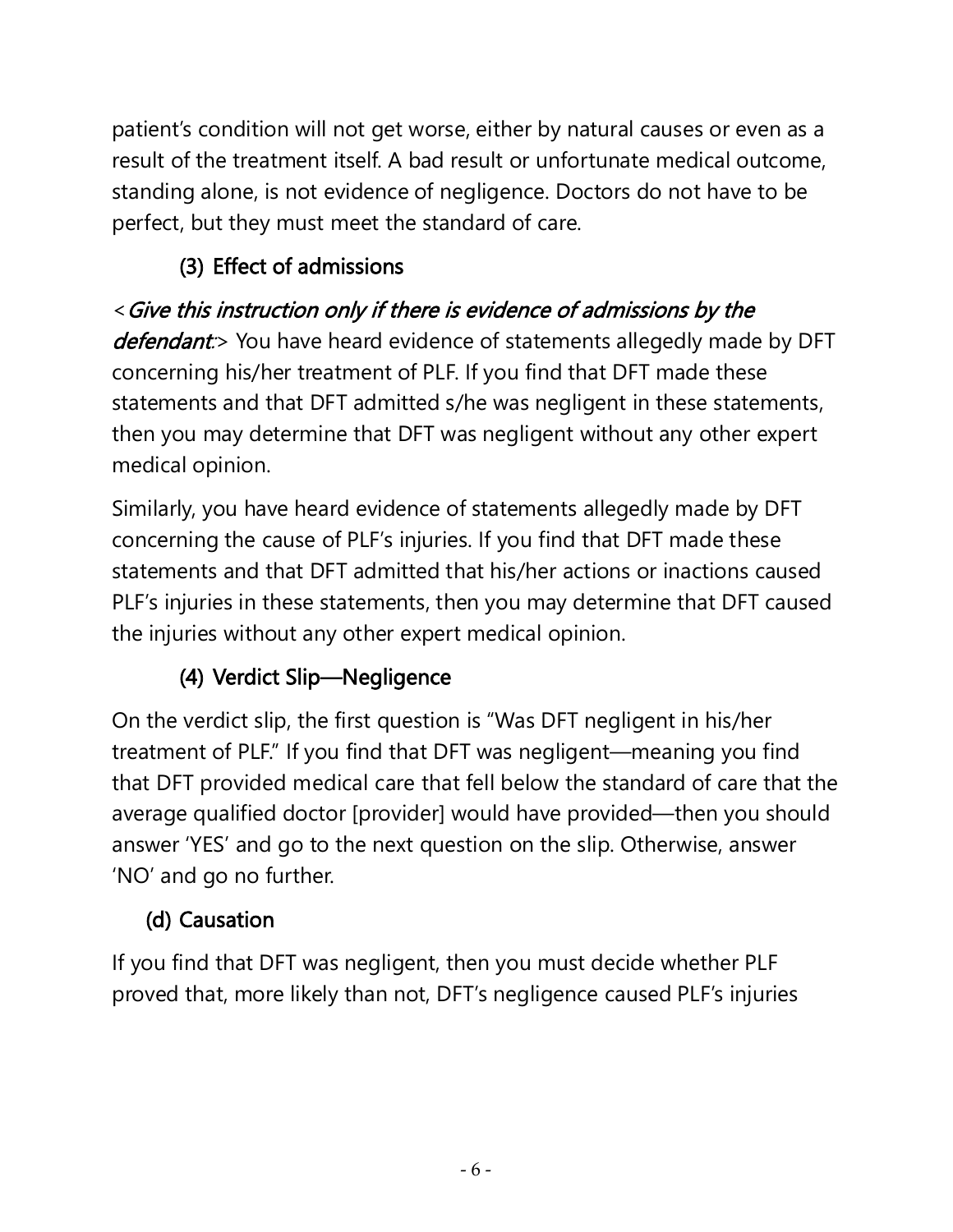[caused PLF's injuries to get worse]. <sup>[16](#page-6-0) [17](#page-6-1)</sup> You must ask: "Would the same harm have happened without DFT's negligence?" In other words, did the negligence make a difference? If DFT's negligence had an impact on PLF's injuries, then it caused those injuries. But if the negligence had no impact on PLF's injuries<sup>[18](#page-6-2)</sup> and the same harm would have happened anyway, then DFT did not cause the injuries. [19](#page-6-3)

Often, an injury has more than one cause.<sup>[20](#page-6-4)</sup> If DFT's negligence was one of those causes, that is enough. PLF does not have to show that DFT's

Doull quoted further from the Restatement on the multiple cause issue:

In fact, there is no limit on how many factual causes there can be of a harm. . . .The focus instead remains only on whether, in the absence of a defendant's conduct, the harm would have still occurred. See [Restatement (Third) § 26 comment c] ("The existence of other causes of the harm does not affect whether specified tortious conduct was a necessary condition for the harm to occur"). This is not a high bar. See *id*. at § 26 comment i ("Quite often, each of the alleged acts or omissions is a cause of the harm, i.e., in the absence of any one, the harm would not have occurred"). And acknowledging the

<span id="page-6-0"></span><sup>16</sup> Palandjian v. Foster, 446 Mass. 100, 104 (2006).

<span id="page-6-1"></span><sup>&</sup>lt;sup>17</sup> A judge who prefers to use the technical legal phrase "but for cause" may do so here by, for instance, saying "DFT caused PLF's harm if the harm would not have occurred absent, that is but for, DFT's negligence." See *Doull*, 487 Mass. at 6, quoting trial judge's charge. In the pursuit of plain language, however, the above text does not use the phrase "but for," which is not in common usage among jurors and may raise questions or create confusion.

<span id="page-6-2"></span><sup>18</sup> *Doull v. Foster*, 487 Mass. 1, 11 (2021) ("[T]he purpose of this but-for standard is to separate the conduct that had no impact on the harm from the conduct that caused the harm.").

<span id="page-6-3"></span><sup>&</sup>lt;sup>19</sup> Doull, 487 Mass. at12-13 ("[T]he focus instead remains only on whether, in the absence of a defendant's conduct, the harm would have still occurred.").

<span id="page-6-4"></span>**<sup>20</sup>** "Where multiple causes are alleged, it is appropriate to instruct a jury that there can be more than one factual cause of a harm." Doull v. Foster, 487 Mass. 1, 13 n.13 (2021) See also Id. at 12 ("[T]here is no requirement that a defendant must be the sole factual cause of a harm."). Arguably, "there will always be multiple . . . factual causes of a harm, although most will not be of significance for tort law and many will be unidentified." Restatement of Torts (Third) § 26 comment c, quoted in *Doull*, 487 Mass. at 12, which also cited June v. Union Carbide Corp., 577 F.3d 1234, 1242 (10th Cir. 2009) ("A number of factors [often innocent] generally must coexist for a tortfeasor's conduct to result in injury to the plaintiff. . . . That there are many factors does not mean that the defendant's conduct was not a cause"). Multiple causes appear in many commonly-litigated negligence cases, including those alleging comparative negligence, cases alleging independent negligence by multiple defendants (not based on vicarious liability), and cases involving environmental or organic causes, such as medical malpractice cases where an organic condition is a necessary cause of the death or injury.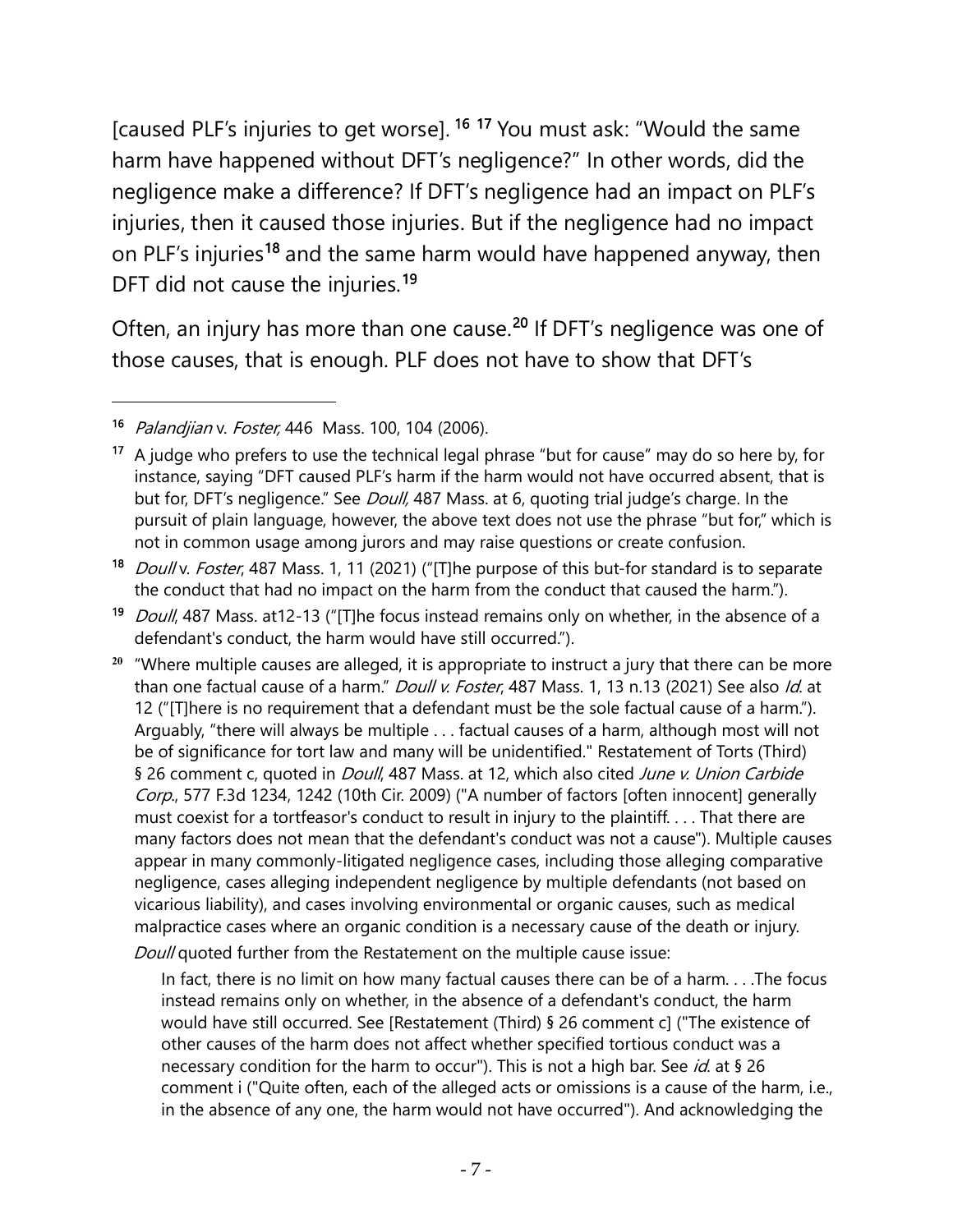negligence was the only cause of the injuries. Nor does s/he have to show that the negligence was the largest or main cause of the injuries, as long as the injuries would not have occurred without DFT's negligence.

Here, again PLF must prove causation by expert medical evidence.<sup>21</sup> This evidence may be in the form of testimony or in the form of medical records.

[<*if foreseeable risk ("legal cause") is at issue <sup>[22](#page-7-1)</sup>> In addition, PLF must* prove that his/her injury was, more likely than not, a predictable<sup>[23](#page-7-2)</sup> result of DFT's negligence. You must ask: "Did DFT's negligence create a foreseeable risk of the type of injury that PLF suffered?" The risk was foreseeable if a reasonable person in DFT's position should have known that the negligence created a risk of this type of harm. PLF does not have to prove that DFT could or should have predicted the precise way in which the injury occurred, but s/he must show that his/her injury was a natural result of DFT's negligence.]

On the verdict slip, Question \_\_ asks: "Was DFT's negligence a cause of PLF's injuries?" If you find that DFT's negligence was a cause of PLF's injuries [and that the injuries were a predictable result of that negligence], then you should answer "Yes." Otherwise, answer "No."

potential for multiple but-for causes "obviates any need for substantial factor as a test for causation." Reporters' Note to Restatement (Third) § 26 comment j. Doull, 487 Mass. at 12-13.

<span id="page-7-0"></span><sup>&</sup>lt;sup>21</sup> *Zaleskas v. Brigham & Women's Hosp.,* 97 Mass. App. Ct. 55, 70 (2020) ("if the causation question involves questions of medical science or technology, the jury requires the assistance of expert testimony"). Cf. Pitts, 82 Mass. App. Ct. at 290 ("No expert testimony is necessary for lay jurors to appreciate that allowing a nursing home patient to fall to the floor could cause a broken bone").

<span id="page-7-1"></span><sup>&</sup>lt;sup>22</sup> In *Doull v. Foster,* 487 Mass. 1, 8 (2021), the court noted:

Additionally, for the defendant to be liable, the defendant must also have been a legal cause of the harm. This means that the harm must have been "within the scope of the foreseeable risk arising from the negligent conduct." Leavitt, 454 Mass. at 45. This aspect of causation is "based on considerations of policy and pragmatic judgment." Kent, 437 Mass. at 320–321, quoting Poskus v. Lombardo's of Randolph, Inc., 423 Mass. 637, 640 (1996).

<span id="page-7-2"></span>**<sup>23</sup>** As noted above, n. 2, this instruction uses the word "predictable" but the judge may decide to use the more technical term "foreseeable"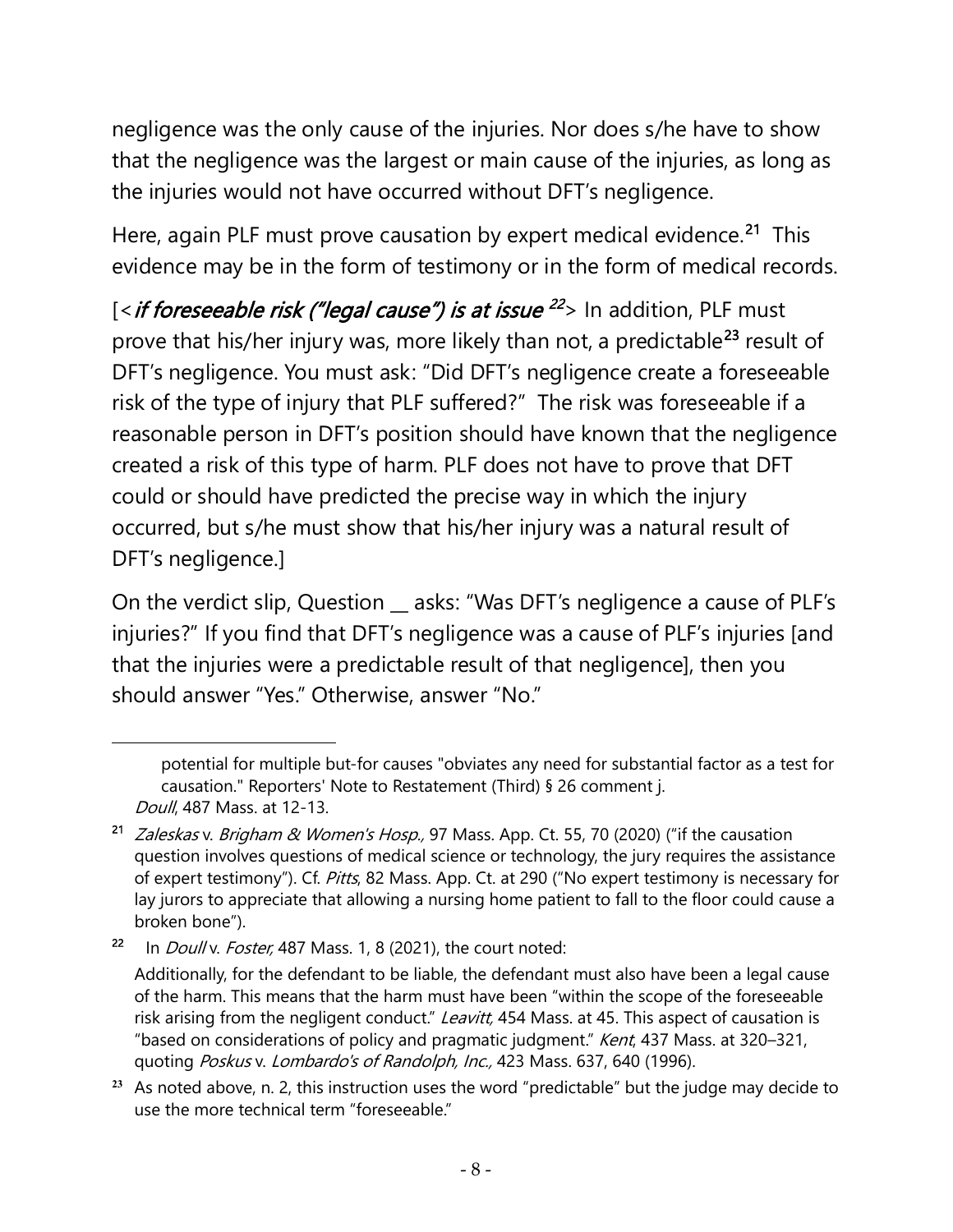## (e) Comparative negligence <if asserted>

As part of his/her/its defense, DFT claims that PLF was himself/herself negligent, and that PLF's own negligence caused his/her injuries. The verdict slip covers this issue in Questions \_\_ and \_\_. You will reach these questions only if you find that DFT was negligent and that his/her/its negligence was a cause of PLF's injuries.

Please note that these two questions are exceptions to my previous instructions, in which I told you that PLF had the burden of proof. On Questions \_ and \_, DFT has the burden of proof. PLF has no burden to prove anything on these questions.

## (1) Reasonable Care—for Comparative Negligence

Under the law, PLF must have used reasonable care to prevent harm to him/herself under the circumstances of this case. If s/he failed to do so, s/he was negligent. That failure might have occurred through action or inaction. You must consider all the evidence and then make a judgment about what a reasonably careful person would have done.

You should consider what PLF did or failed to do to prevent harm to him/herself. Then you should consider all of the relevant circumstances. For example, you may ask the following questions:

- o Where, when and how did the incident occur?
- o How likely was it that people could be injured?
- o How serious was the potential injury?
- o How obvious should the risk have been to PLF?
- $\circ$  [<*if applicable*> Was there any emergency?]
- o How much [would it have cost] [of a burden would it have been] to avoid the injury?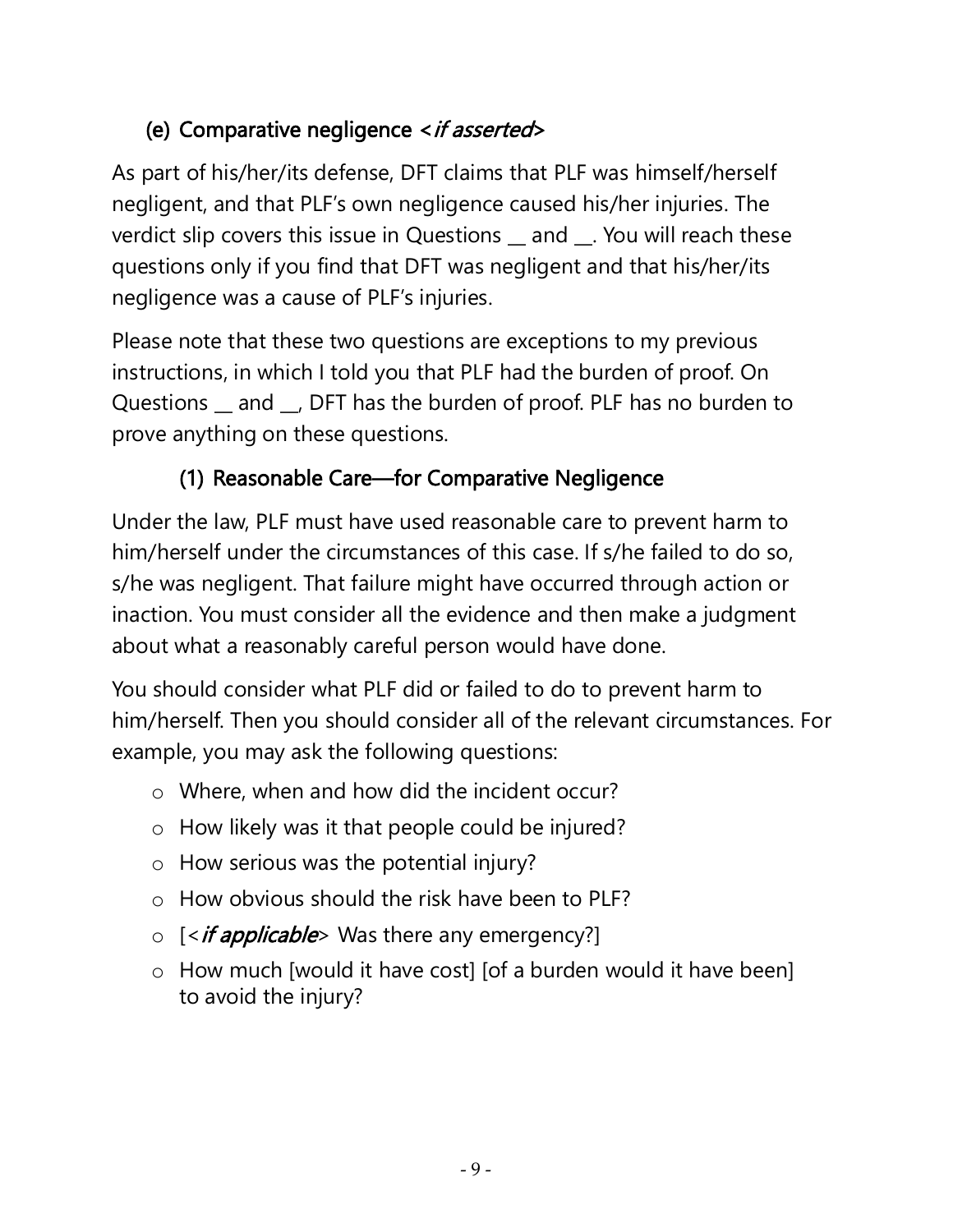Then you make a judgment. The law requires a person to use reasonable care to avoid suffering predictable injuries.<sup>[24](#page-9-0)</sup> We ask you, the jury, to consider what a reasonable and careful person would have done under these circumstances. What you consider reasonable may vary depending on the circumstances of this case. A person should take greater precautions as the risk of harm increases. You should also ask yourself: "Did PLF actually know about any risks?" And, if not: "Should s/he have known about them?"

On the verdict slip, question \_\_ asks "Was PLF negligent?" If you decide that PLF more likely than not failed to use reasonable care, then you answer "Yes," and go on to answer the next question. Otherwise, you answer "No" and then skip Question \_\_.

## (2) Causation—for Comparative Negligence

DFT must also prove that PLF's own negligence was a cause of his/her injuries. To determine this, you must apply the same definition of cause that I gave you in connection with Question \_\_.

If you find that PLF was negligent, and therefore answer "Yes" to Question \_\_, then you must compare the negligence of each party. You do this by determining the degree of negligence of each party. You express that comparison in percentages of negligence which, when added together, equal 100%. This is Question \_\_.

<span id="page-9-0"></span><sup>&</sup>lt;sup>24</sup> This instruction reflects a conscious choice to avoid the traditional phrase "ordinary prudent person," because the rarely-used word, "prudent," may strike some jurors as peculiar, unhelpful or distracting. Following the case law, some judges may prefer to say: "The law requires a [company] [person] to act as an ordinary prudent person would act in the circumstances to avoid foreseeable injury." See, e.g., Sheehan v. Roche Bros. Supermarkets, 448 Mass. 780, 790-792 (2007) ("an ordinarily prudent person in the defendant's position") (citation omitted); Toubiana v. Priestly, 402 Mass. 84, 88 (1988) ("Ordinarily, where a duty of care is established by law, the standard by which a party's performance is measured is the conduct expected of an ordinarily prudent person in similar circumstances."). If so, corresponding changes will be necessary throughout this instruction.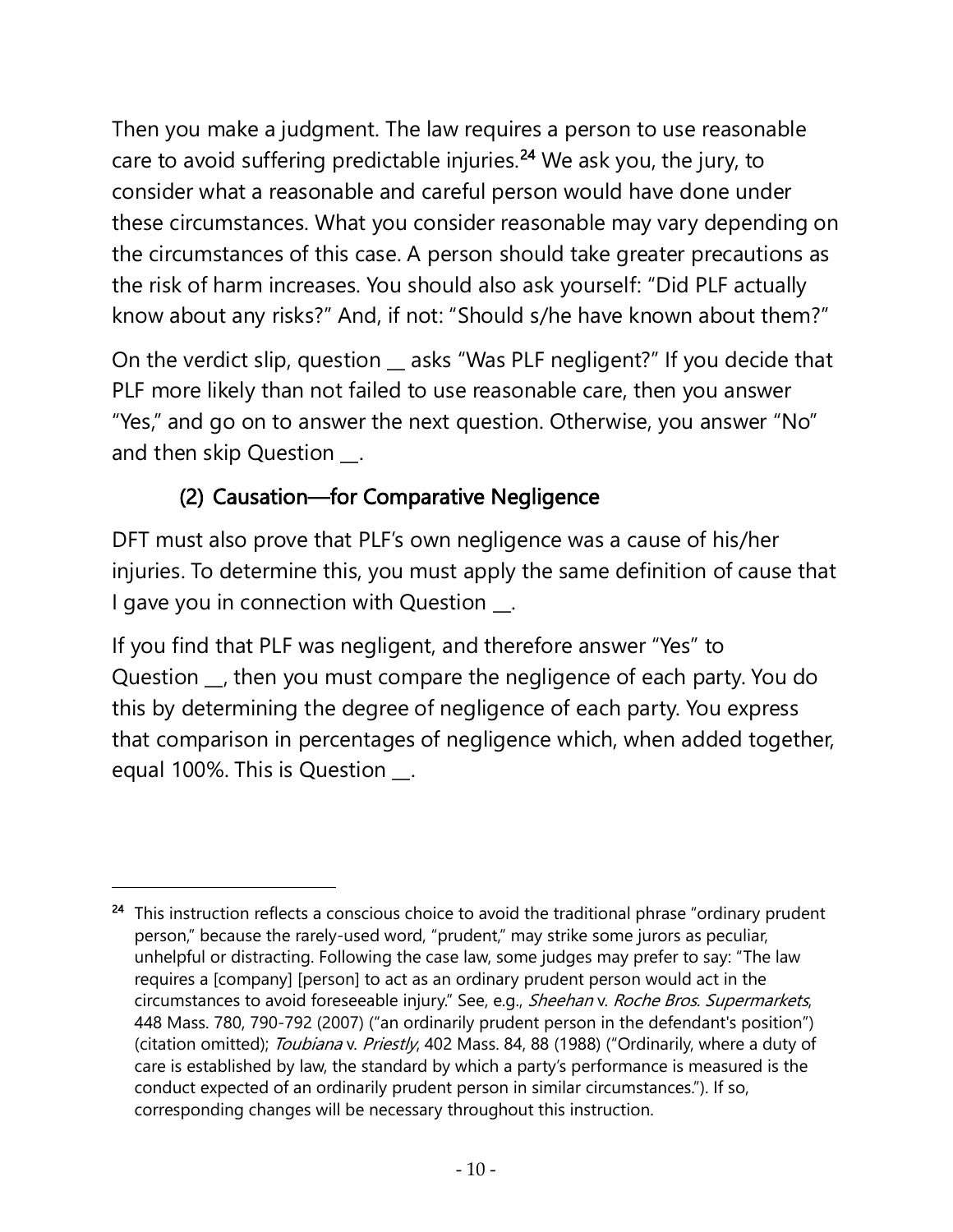PLF may recover against DFT only if you find that PLF's own negligence was less than or equal to DFT's negligence. But if you find that PLF was more negligent than DFT, then PLF cannot recover anything in this case.

Please note that I am asking you to determine the negligence, if any, of each side only so that the clerk can calculate damages based upon your decision. If you find that PLF was negligent by some percentage, you must not reduce the amount of damages you find on Question \_\_. Any reduction due to PLF's comparative negligence is the job of the clerk, not the jury.

# (f) Compensation for Damages

Finally, PLF must prove, more likely than not, the amount of damages caused by DFT's negligence. In this case, the parties agree that PLF is seeking damages that relate to [clarify as necessary, such as chemotherapy for the plaintiff's second primary colon cancer, which was diagnosed in 2011 and was treated by chemotherapy over a period of several months in 2011 and 2012.]

PLF is entitled to receive compensation for the following, if you reach the issue of damages: < See general instruction on personal injury or wrongful death damages.>

<*instruction on pre-existing condition, if relevant:*> Sometimes a doctor is accused of negligently doing something that makes a patient's preexisting condition or disease worse, or of negligently failing to do something that would have kept the preexisting condition or disease from getting as bad as it did.

If you find that is what happened in this case, then (a) DFT is not liable for the preexisting condition or disease that DFT did not cause, but (b) he/she is liable for the results of any additional injury or harm that would have been prevented if DFT had acted within the appropriate standard of care, even if those results were more severe than they would